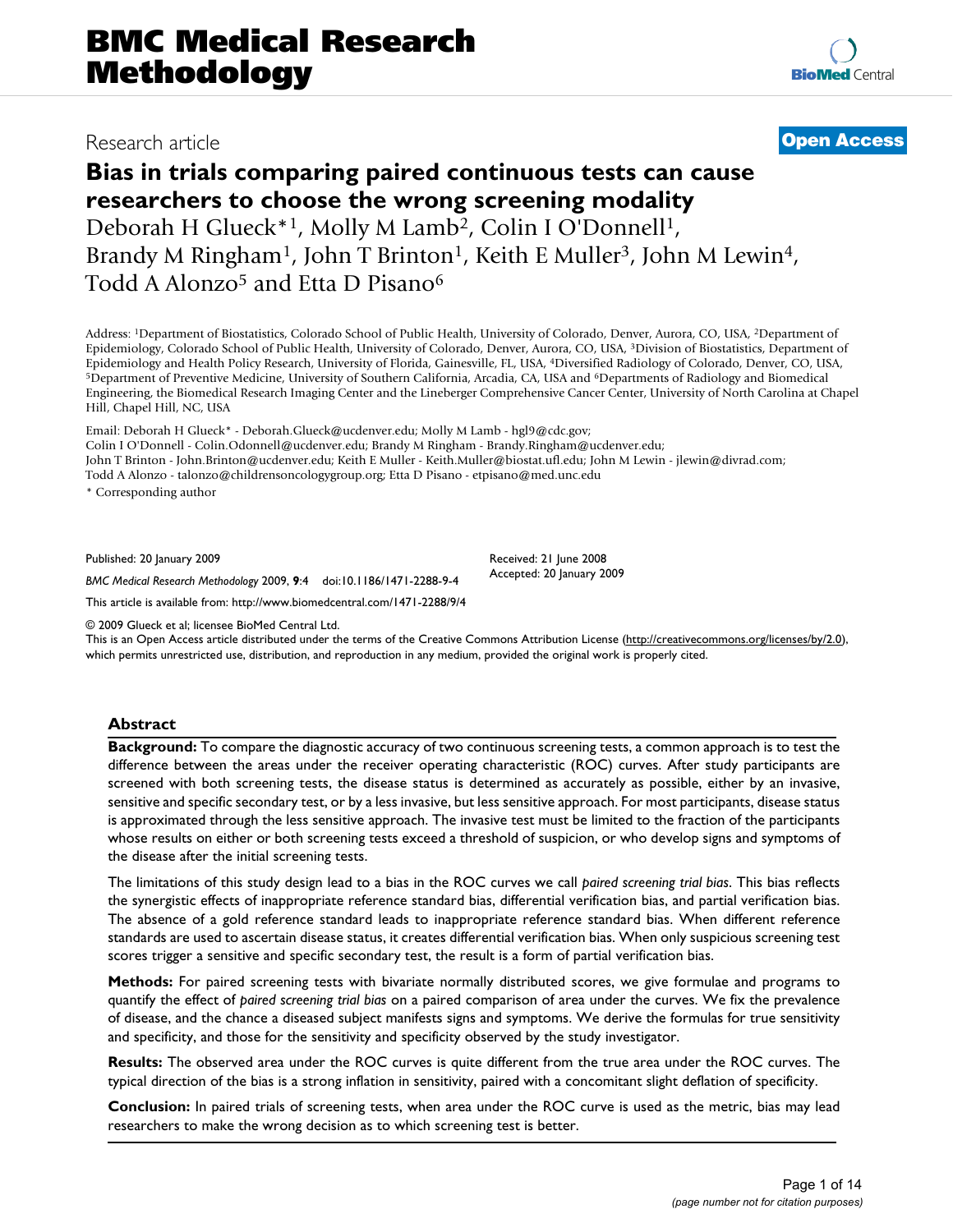# **Background**

Paired trials designed to compare the diagnostic accuracy of screening tests using area under the receiver operating characteristic (ROC) curve may fall victim to a strong bias that renders the conclusions of the trial incorrect. In English, "bias" often has a pejorative connotation, implying that those who conduct the study prefer one scientific conclusion, rather than another. We use the term "bias" in the epidemiological and statistical sense, as the difference between the results obtained in a study, and the true results.

The bias occurs because limitations in the trial design may differentially affect the area under the ROC curve for each screening test. Many competing statistical approaches have been suggested for comparing the diagnostic accuracy of two continuous tests. We consider area under the ROC curve, because it continues to be used as the standard in prominent medical journals [\[1-](#page-12-0)[3](#page-12-1)].

A common design for the comparison of two continuous screening tests is to evaluate participants with both screening tests. The disease status is then determined by either an invasive secondary test, or by a less invasive, but less sensitive approach. Ethically and practically, the invasive secondary test must be reserved only for those participants who have a suspicious result on one or both screening tests, or for those who have signs and symptoms of disease. For those who have a normal result on both screening tests, a less sensitive process is used to approximate the disease status. As the *true* disease status is not known correctly for all participants, the *observed* disease status is used for calculations of diagnostic accuracy.

For potentially lethal diseases like cancer, where the invasive test is biopsy, this design is the best possible available design. The imperfections of the study design occur because the disease is difficult to diagnose since it is clinically occult, and the study designers must keep the risk of potential harm to subjects as low as possible.

The limitations of this design leads to a previously undescribed bias we call *paired screening trial bias*. This bias results from the synergistic effects of inappropriate reference standard bias, differential verification bias, and partial verification bias [[4](#page-12-2)]. Here, verification is used to describe the process of ascertaining the disease status. In classical partial verification bias, only some participants undergo determination of disease status. A variant of partial verification bias is extreme verification bias, when only strongly abnormal results on one of the screening tests lead to secondary testing [[5](#page-12-3)]. In the paired screening trial design we discuss here, an effect similar to partial verification bias operates. A disease status is assigned for all participants, but determined with great sensitivity and

specificity only for those with strongly abnormal results on an initial screening test. Because different methods are used to ascertain disease status, depending on the results of the initial screening tests, the trial is subject to differential verification bias. Finally, paired screening trials often yield fewer *observed* than *true* cases of disease. Some cases of disease are missed because the ascertainment of disease status is not perfect. Thus, the trial is subject to inappropriate reference standard bias. All three of these biases interact to inflate the sensitivity and to slightly deflate the specificity, in potentially differential amounts for each screening test.

When differentially biased estimates of sensitivity and specificity are used to construct receiver operating characteristic (ROC) curves for the two screening tests, the resulting areas under the ROC curves are also incorrect. Therefore, when tests are used to compare the areas under the ROC curves, the conclusions drawn regarding the relative diagnostic accuracy of the two tests may be wrong. This potential pitfall has strong clinical implications because a paired comparison of areas under ROC curves is one of the most common tests used to compare screening modalities. Thus, *paired screening trial bias* may have a large impact on the design and interpretation of screening trials. We provide formulas to quantify the bias. We describe the conditions that cause incorrect scientific conclusions as to which screening modality is better. We also demonstrate that paired screening trial bias may not affect the scientific conclusion, and explain when the scientific conclusion is likely to be correct.

# **Methods**

# *Study design*

We consider a hypothetical trial in which each subject receives two screening tests at the same time in a paired design. In the trial, the disease status is determined either by a secondary, sensitive and specific but invasive test, like biopsy, or approximated by a less sensitive process, like follow-up for a certain time period. The diagnostic accuracy of the two screening tests is to be compared using a paired comparison for the difference in area under the ROC curve for each screening test.

There are two possible viewpoints for the trial. One is omniscient, in which the *true* disease status is known for each subject. The other is the viewpoint of the study investigator, who observes the disease status with error due to the limitations of the trial design. Because we use a mathematical model, we can derive the probability of all outcomes from each point of view.

A flow chart of the hypothetical study is shown in Figure [1](#page-2-0). Disease is observed by the study investigator in one of four ways. 1) A patient has an abnormal result on screen-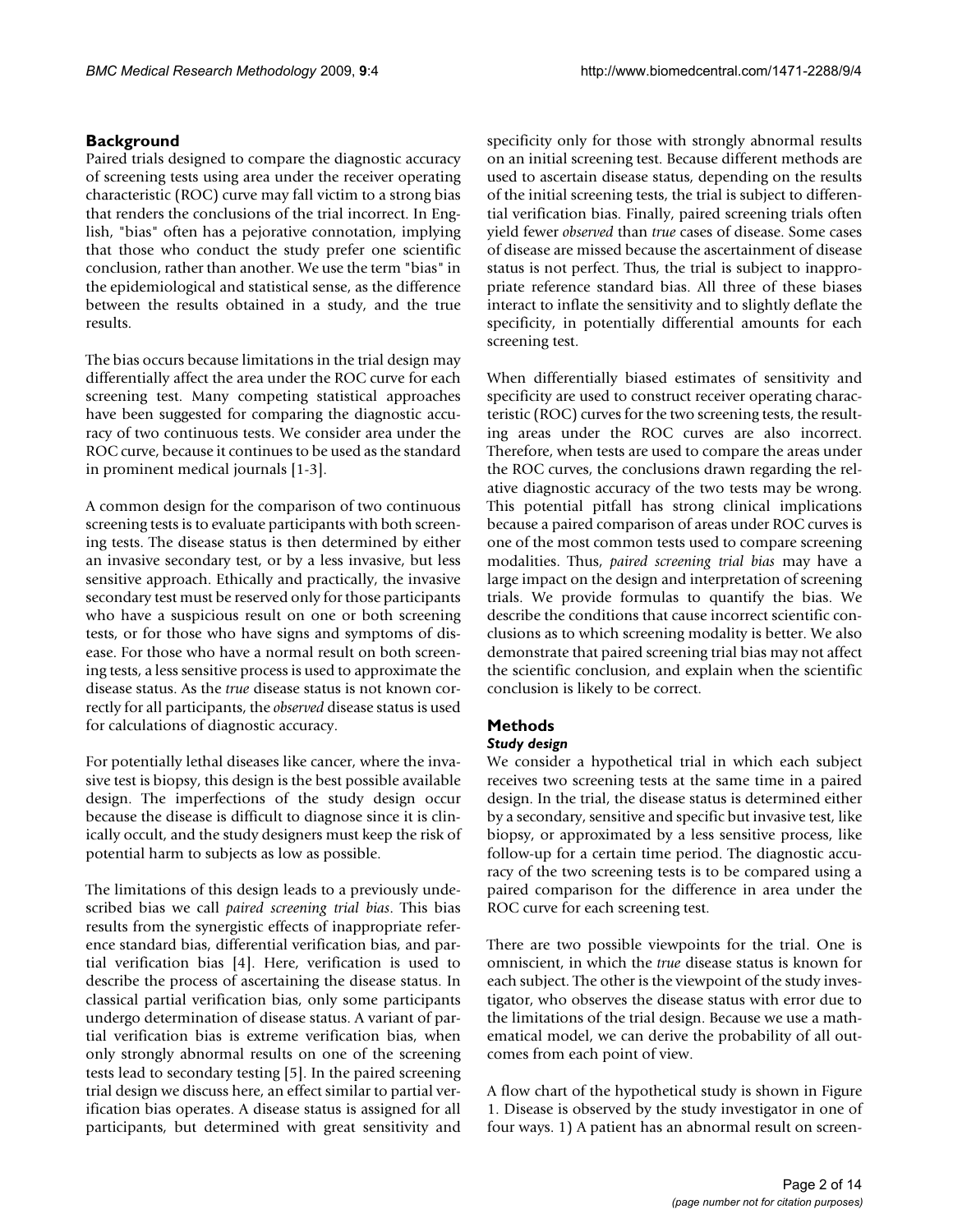<span id="page-2-0"></span>

#### **Figure 1**

**Paired screening trial flowchart**. Trial design, and observed and true outcomes for a paired screening trial of two continuous tests, with two possible secondary tests used determine disease status. Cases of disease which escape detection during the study appear in the shaded oval. The study investigator will miss cases of disease when 1) no signs or symptoms are observed; 2) the less sensitive secondary test is used; and 3) the participant has disease. One or both screening tests may cause a participant without disease to be recalled. By assumption, the invasive, sensitive and specific secondary test will never diagnose disease when there is in fact no disease. Thus, the study investigator never declares a participant to have disease when in fact they do not.

ing Test 1 only and then has an abnormal secondary test, leading to the diagnosis of disease. 2) A patient has an abnormal result on screening Test 2 only and then has an abnormal secondary test, leading to the diagnosis of disease. 3) A patient has abnormal results on both screening Test 1 and screening Test 2 and then has an abnormal secondary test, leading to the diagnosis of disease. 4) A patient has normal results on both screening Test 1 and screening Test 2, and thus no secondary test, but later presents with signs and symptoms, which lead to an abnormal secondary test, and the subsequent diagnosis of disease.

In this analysis, we will refer to the disease status observed in the study as the *observed disease status* and the true disease status as the *true disease status*, with *observed* and *true* as shorthand, respectively. We quantify bias by examining the difference between the ROC curves drawn using the *observed* disease status, and those drawn using the *true* disease status.

#### *Model, Assumptions and Definitions*

We model the potential errors due to *paired screening trial bias* for this hypothetical trial. A series of assumptions allow us to examine the potential impact of *paired screening trial bias* in a situation with no experimental noise.

First, we assume that the results of screening Test 1 and screening Test 2 have a bivariate normal distribution for the participants with disease, and a potentially different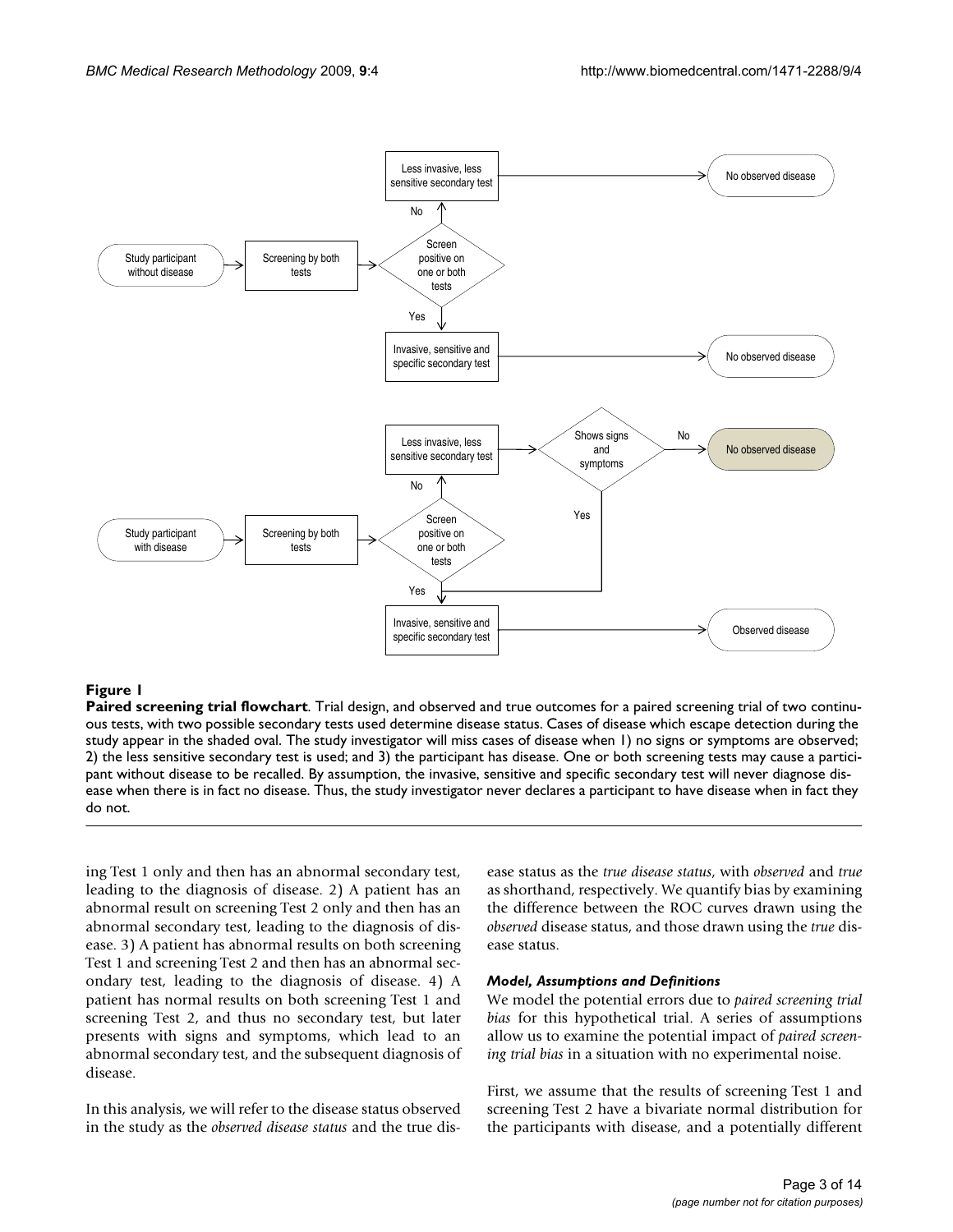bivariate normal distribution for the participants without disease. While normally distributed data is not typically observed in studies, the assumption of normality underlies the popular ROC analysis technique of Metz *et al*. [[6](#page-12-4)].

Suppose that the variance,  $\sigma^2$ , is the same for both distributions. The equal variance assumption prevents the true ROC curves from crossing. Let  $\mu_{C1}$  and  $\mu_{C2}$  be the mean scores for participants with disease given by screening Test 1 and screening Test 2, and  $\mu_{N1}$  and  $\mu_{N2}$  be the mean scores for participants without disease given by screening Test 1 and screening Test 2, respectively. Suppose  $\rho_c$  is the correlation between the two test scores for participants with disease, and  $\rho_N$  is the correlation between the two test scores for participants without disease. Scores for different participants were assumed to be independent.

We assume that a high score on a screening test results in an increased level of suspicion. We define *x* to be the cutpoint for each  $2 \times 2$  table that defines the ROC curve. Scores above *x* are declared positive on each test, while scores below *x* are declared negative. We assume that the invasive, yet sensitive and specific secondary test never misses disease when disease is present. Likewise, if a subject has no disease, the invasive, yet sensitive and specific secondary test always correctly indicates that the subject is disease free. We also assume that all test scores above a pre-specified threshold lead to the invasive, yet sensitive and specific secondary test.  $\theta$  is the value of the test score above which participants must have the invasive, yet sensitive and specific secondary test. We will call  $\theta$  the threshold for recall. All participants who do not undergo the invasive, yet sensitive and specific secondary test have a less sensitive, but less invasive secondary test, such as follow-up.

For convenience in the derivation, we use the same value of the threshold for recall,  $\theta$ , for both screening tests. Because ROC analysis is invariant to translation, choosing the same values of  $\theta$  for each screening test, and then shifting the means of the screening test scores has the same mathematical result as choosing different values of  $\theta$  for each screening test.

During the follow-up period, some participants will experience signs and symptoms of disease. We assume that only participants with disease will experience signs and symptoms of disease. Participants who experience signs and symptoms of disease are then given the invasive, yet sensitive and specific secondary test, which we have previously assumed is infallible. For participants with signs and symptoms, the study investigator always observes the correct outcome. The study investigator incorrectly specifies that a participant has no disease when all three of the following conditions are met: 1) the participant has disease,

2) the participant scores below  $\theta$  on both screening tests, avoiding the invasive, yet sensitive and specific secondary test, and 3) never experiences signs or symptoms during the follow-up period.

The prevalence of disease in the population is *r*. The proportion of participants with disease who experience signs and symptoms within the study follow-up period, but not at study entry, is  $\psi$ . We write  $\Phi(x)$  to indicate the cumulative distribution function of a normal distribution with mean 0 and standard deviation 1, evaluated at the point *x*, and  $\Phi(x, y, \rho)$  to indicate the cumulative distribution function of a bivariate normal distribution with mean vector [0, 0], standard deviations both 1 and correlation  $\rho$ , evaluated at the points *x* and *y*. That is, if *X* and *Y* have a bivariate normal distribution, we write  $\Phi(x, y, \rho)$  to indicate Pr  $(X \le x \text{ and } Y \le y \mid \sigma_X^2, \sigma_Y^2 = 1, \rho$ 

The data are paired, so there are two observed test scores for each subject. By assumption, the two scores are correlated. Each test score could fall above or below  $\theta$ , the threshold value for referral to the invasive, yet sensitive and specific secondary test. Thus, for each value of *x*, we can describe a series of events cross-classified by the Test 1 score, the Test 2 score, the true disease status of the subject and the presence of signs or symptoms. We classify each event both as it truly occurs, and how it is observed by the study investigator. There are 22 possible situations when  $x \leq \theta$  (Table [1](#page-4-0)), and 19 such situations when  $x > \theta$  (Table [2](#page-4-1)).

For each screening test and each value of the test cutpoint *x*, we can define a table that cross classifies the response of the test (positive or negative), and the truth (the presence or absence of disease). The cell and marginal probabilities for this cross-classification are shown in Tables [3](#page-5-0) and [4.](#page-5-1) We obtain the probabilities in two steps. First, we use our model, assumption and definitions to assign probabilities to each situation shown in Tables [1](#page-4-0) and [2](#page-4-1). Then, using the disease status and screening test results to classify the events in Tables [1](#page-4-0) and [2](#page-4-1) into the appropriate four groups, we sum the appropriate event probabilities to obtain the cell and marginal probabilities shown in Tables [3](#page-5-0) and [4.](#page-5-1) For example, in Table [3,](#page-5-0) the screening Test 1 +, true disease + cell has the probability formed by summing all entries in Table [1](#page-4-0) where screening Test 1 is + and the subject has disease.

We then calculate the *true* sensitivity for each test as the number of true positives identified by that screening test divided by the total number of true cases. The *true* specificity for each test is the number of true negatives correctly identified as negative by that screening test divided by the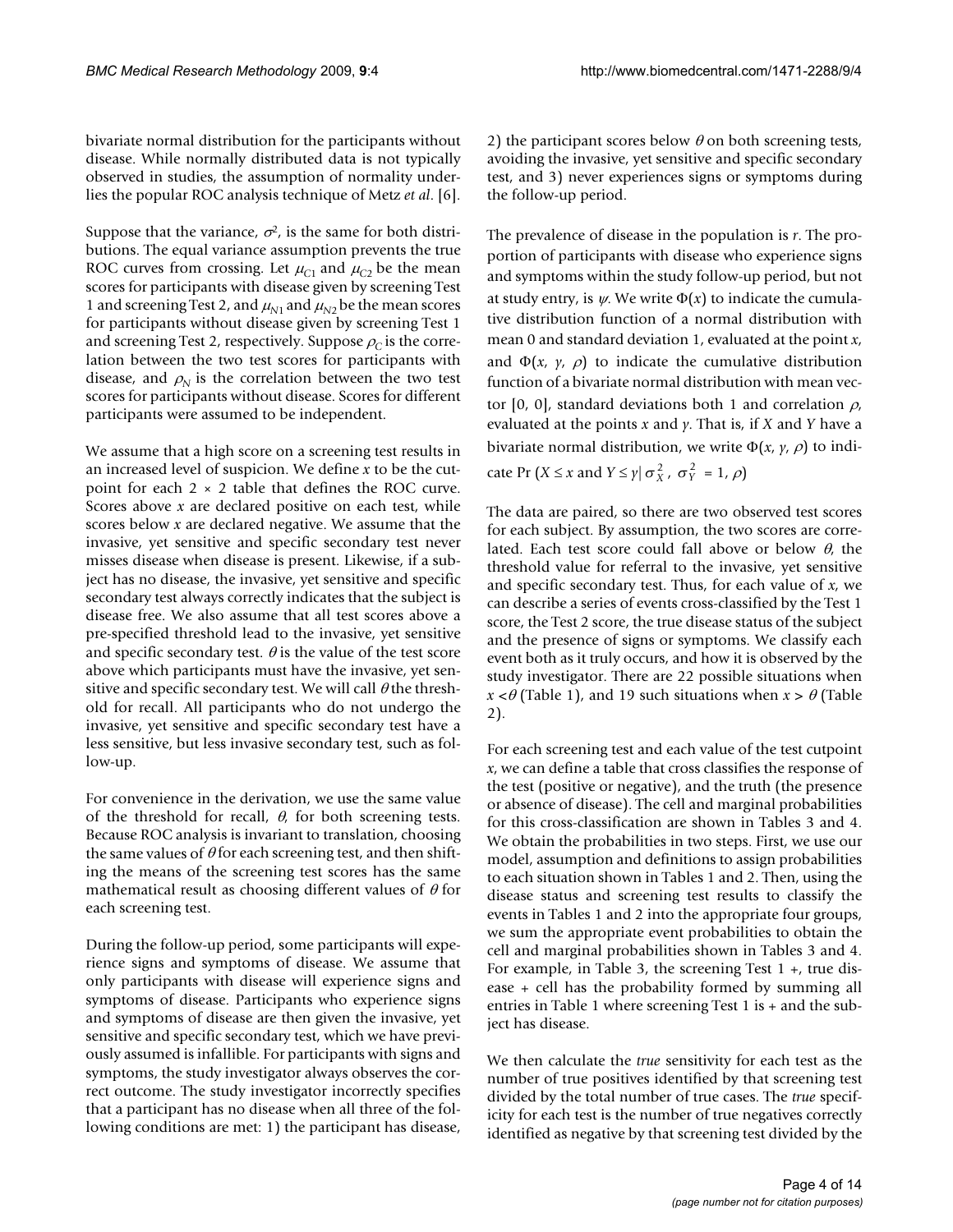| Test   Score<br>Inequality        | Test   Result | Test 2 Score<br>Inequality | Test 2 Result | Signs and<br>Symptoms | Observed Disease<br><b>Status</b> | True Disease<br>Status |
|-----------------------------------|---------------|----------------------------|---------------|-----------------------|-----------------------------------|------------------------|
| $T_1 < x$                         |               | $T_2 < x$                  |               |                       |                                   |                        |
| $T_1 < x$                         |               | $T_2 < x$                  |               | No signs              |                                   |                        |
| $T_1 \leq x$                      |               | $T_2 < x$                  |               | Signs                 |                                   |                        |
| $T_1 \leq x$                      |               | $x < T_2 < \theta$         |               |                       |                                   |                        |
| $T_1 \leq x$                      |               | $x < T_2 < \theta$         |               | No signs              |                                   |                        |
| $T_1 < x$                         |               | $x < T_2 < \theta$         |               | Signs                 |                                   |                        |
| $T_1 < x$                         |               | $\theta$ < $T_2$           |               |                       |                                   |                        |
| $T_1 \leq x$                      |               | $\theta$ < $T_2$           |               |                       |                                   |                        |
| $x < T_1 < \theta$                |               | $T_2 < x$                  |               |                       |                                   |                        |
| $x < T_1 < \theta$                | +             | $T_2 < x$                  |               | No signs              |                                   |                        |
| $x < T_1 < \theta$                | +             | $T_2 < x$                  |               | Signs                 |                                   |                        |
| $x < T$ <sub>1</sub> $\lt \theta$ | +             | $x < T_2 < \theta$         |               |                       |                                   |                        |
| $x < T_1 < \theta$                | +             | $x < T_2 < \theta$         | +             | No signs              |                                   |                        |
| $x < T_1 < \theta$                | +             | $x < T_2 < \theta$         | ٠             | Signs                 |                                   |                        |
| $x < T_1 < \theta$                | +             | $\theta$ < $T_2$           |               |                       |                                   |                        |
| $x < T_1 < \theta$                | +             | $\theta$ < T <sub>2</sub>  |               |                       |                                   |                        |
| $\theta$ <t<sub>1</t<sub>         |               | $T_2 < x$                  |               |                       |                                   |                        |
| $\theta$ <t<sub>1</t<sub>         | +             | $T_2 < x$                  |               |                       |                                   |                        |
| $\theta$ < T <sub>1</sub>         | +             | $x < T_2 < \theta$         |               |                       |                                   |                        |
| $\theta$ < T <sub>1</sub>         | +             | $x < T_2 < \theta$         |               |                       |                                   |                        |
| $\theta$ < T <sub>1</sub>         | +             | $\theta$ < $T_2$           |               |                       |                                   |                        |
| $\theta$ <t<sub>1</t<sub>         | +             | $\theta$ < T <sub>2</sub>  | +             |                       |                                   |                        |

<span id="page-4-0"></span>

|  |  | Table 1: For $x \le \theta$ , observed screening test results, and observed and true disease status. |
|--|--|------------------------------------------------------------------------------------------------------|
|--|--|------------------------------------------------------------------------------------------------------|

The situations listed in this table are those where  $x \leq \theta$ , i.e. that the test score is less than the threshold that leads to referral to the invasive, yet sensitive and specific secondary test. The signs and symptoms column is left empty in those cases where the observed disease status does not depend on the development of signs or symptoms.

<span id="page-4-1"></span>

| Test I Score<br>Inequality    | Test I Result | Test 2 Score<br>Inequality | Test 2 Result | Signs and<br>Symptoms | <b>Observed Disease</b><br><b>Status</b> | <b>True Disease</b><br><b>Status</b> |
|-------------------------------|---------------|----------------------------|---------------|-----------------------|------------------------------------------|--------------------------------------|
| $T_1 < \theta$                |               | $T_2 < \theta$             |               |                       |                                          |                                      |
| $T_1 < \theta$                |               | $T_2 < \theta$             |               | No signs              |                                          |                                      |
| $T_1 < \theta$                |               | $T_2 < \theta$             |               | Signs                 |                                          |                                      |
| $T_1 < \theta$                |               | $\theta$ < $T_2$ < $x$     |               |                       |                                          |                                      |
| $T_1 < \theta$                |               | $\theta$ < $T_2$ < $x$     |               |                       |                                          |                                      |
| $T_1 < \theta$                |               | $x < T_2$                  |               |                       |                                          |                                      |
| $T_1 < \theta$                |               | $x < T_2$                  |               |                       |                                          |                                      |
| $\theta$ < T <sub>1</sub> < x |               | $T_2 < \theta$             |               |                       |                                          |                                      |
| $\theta$ < T <sub>1</sub> < x |               | $T_2 < \theta$             |               |                       |                                          |                                      |
| $\theta$ < T <sub>1</sub> < x |               | $\theta$ < $T_2$ < $x$     |               |                       |                                          |                                      |
| $\theta$ < T <sub>1</sub> < x |               | $\theta$ < $T_2$ < $x$     |               |                       |                                          |                                      |
| $\theta$ < T <sub>1</sub> < x |               | $x < T_2$                  |               |                       |                                          |                                      |
| $\theta$ < T <sub>1</sub> < x |               | $x < T_2$                  |               |                       |                                          |                                      |
| $x < T_1$                     |               | $T_2 < \theta$             |               |                       |                                          |                                      |
| $x < T_1$                     |               | $T_2 < \theta$             |               |                       |                                          |                                      |
| $x < T_1$                     | ٠             | $\theta$ < $T_2$ < $x$     |               |                       |                                          |                                      |
| $x < T_1$                     | +             | $\theta$ < $T_2$ < $x$     |               |                       |                                          |                                      |
| $x < T_1$                     |               | $x < T_2$                  |               |                       |                                          |                                      |
| $x < T_1$                     | +             | $x < T_2$                  | +             |                       |                                          |                                      |

The situations listed in this table are those where  $x > \theta$ , i.e. that the test score is greater than the threshold that leads to referral to the invasive, yet sensitive and specific secondary test. The signs and symptoms column is left empty in those cases where the observed disease status does not depend on the development of signs or symptoms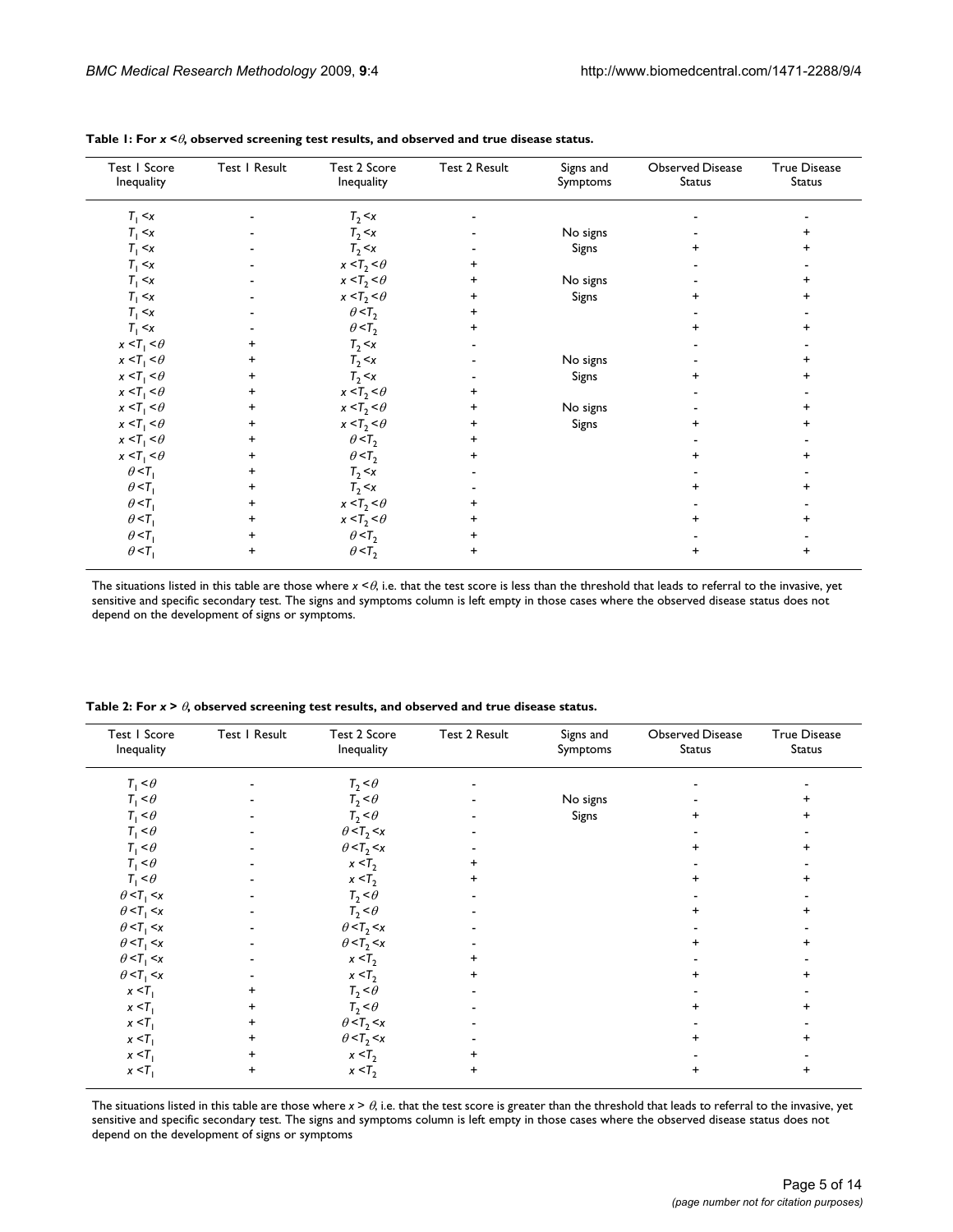To illustrate the effect of the bias, we present the theoretical results. To illustrate the effect of sample size on the precision of the estimates, we conduct a simulation. For the simulation, we suppose that the study investigator decided to test the null hypothesis of no difference between the areas under the ROC curves, using a non-parametric AUC test for paired data [[8](#page-12-6)], and fixing the Type I error rate at 0.05. To ensure adequate power, for a fixed set of parameters, we set the sample size so that 90% of the time, if the true state of disease were known, the null

|        |                          |                                                                    | <b>True Disease Status</b>                                           |
|--------|--------------------------|--------------------------------------------------------------------|----------------------------------------------------------------------|
| Test I | $\overline{\phantom{a}}$ | +<br>r [l - $\Phi$ (x - $\mu_{C}$ )]<br>r $\Phi$ (x - $\mu_{c}$ )] | $(1 - r) [1 - \Phi (x - \mu_{N1})]$<br>$(1 - r) \Phi (x - \mu_{N1})$ |

<span id="page-5-0"></span>**Table 3: True disease status and Test 1 results.**

Test 1 is + if the score on Test 1 is greater than *x*.

total number of true non-cases. The *true* ROC curve is generated by plotting the *true* sensitivity on the vertical axis versus one minus the *true* specificity on the horizontal axis.

We use a similar technique to calculate the *observed* sensitivity and *observed* specificity. In order to generate the *observed* ROC curves, for each test and each value of the cutpoint *x*, we define a table that cross classifies the response of the test (positive or negative), and the *observed* disease status (the presence or absence of *observed* disease). The cell and marginal probabilities for this crossclassification are shown in Tables [5](#page-6-0) and [6](#page-7-0). We then calculate the *observed* sensitivity and the *observed* specificity. The *observed* sensitivity is the fraction of participants *observed* to have disease who have a positive screening test result. The *observed* specificity is the fraction of participants who apparently have no disease who have a negative screening test result. Some participants actually may have disease, but the disease is not detected in the trial.

The *observed* ROC curve is generated by plotting the *observed* sensitivity on the vertical axis versus one minus the *observed* specificity on the horizontal axis. Simpson's rule numerical integration methods [[\[7\]](#page-12-5), p. 608] with accuracy of 0.001 are used to calculate the area under the ROC curve (AUC) for each screening test.

We calculate the theoretically correct ROC curves and AUCs (ignoring the error of integration), using our mathematical derivations. In a real trial, the study investigator would use a hypothesis test and a p-value to compare the difference in AUCs. Depending on the sample size chosen for the trial, the precision of the estimates and the accuracy of the decision may change.

<span id="page-5-1"></span>**Table 4: True disease status and Test 2 results.**

|        |                                                               | True Disease Status                                                                            |
|--------|---------------------------------------------------------------|------------------------------------------------------------------------------------------------|
| Test 2 | r [ $I - \Phi(x - \mu_{C2})$ ]<br>r $\Phi$ (x - $\mu_{C2}$ )] | $\overline{\phantom{a}}$<br>$(1 - r) [1 - \Phi (x - \mu_{N2})]$<br>$(1 - r)\Phi(x - \mu_{N2})$ |

0.01.

**Results**

Test 2 is + if the score on Test 1 is greater than *x*.

hypothesis would be rejected. For that fixed set of parameters and sample size, we simulate 10,000 sets of data. For both the *true* state of disease, and the *observed* state of disease, we record the magnitude of the differences in AUCs, and the decision whether to reject the null. The proportion of rejections for the *true* and *observed* data is estimated by the number of rejections, divided by 10,000. Ten thousand is chosen so the maximum half width for the confidence interval for the proportion rejected is no more than Our derivations demonstrate that the *observed* ROC curve differs from the *true* ROC curve, with the amount of bias depending on the correlation between the screening tests for participants with disease,  $\rho_{C}$ , the rate of signs and symptoms,  $\psi$ , and the threshold for recall,  $\theta$ . In some

cases, the bias equally affects the observed ROC curve for both screening tests, and the scientific conclusion is the same as it would have been had the true disease state been observed. In other cases, the bias causes a change in the direction of the scientific conclusion. The scientific conclusion only changes direction when for one screening test, for participants with disease, a higher proportion of the scores lead to recall than for the other screening test. Thus, for that screening test, a larger percent of participants with true disease go on to have their disease status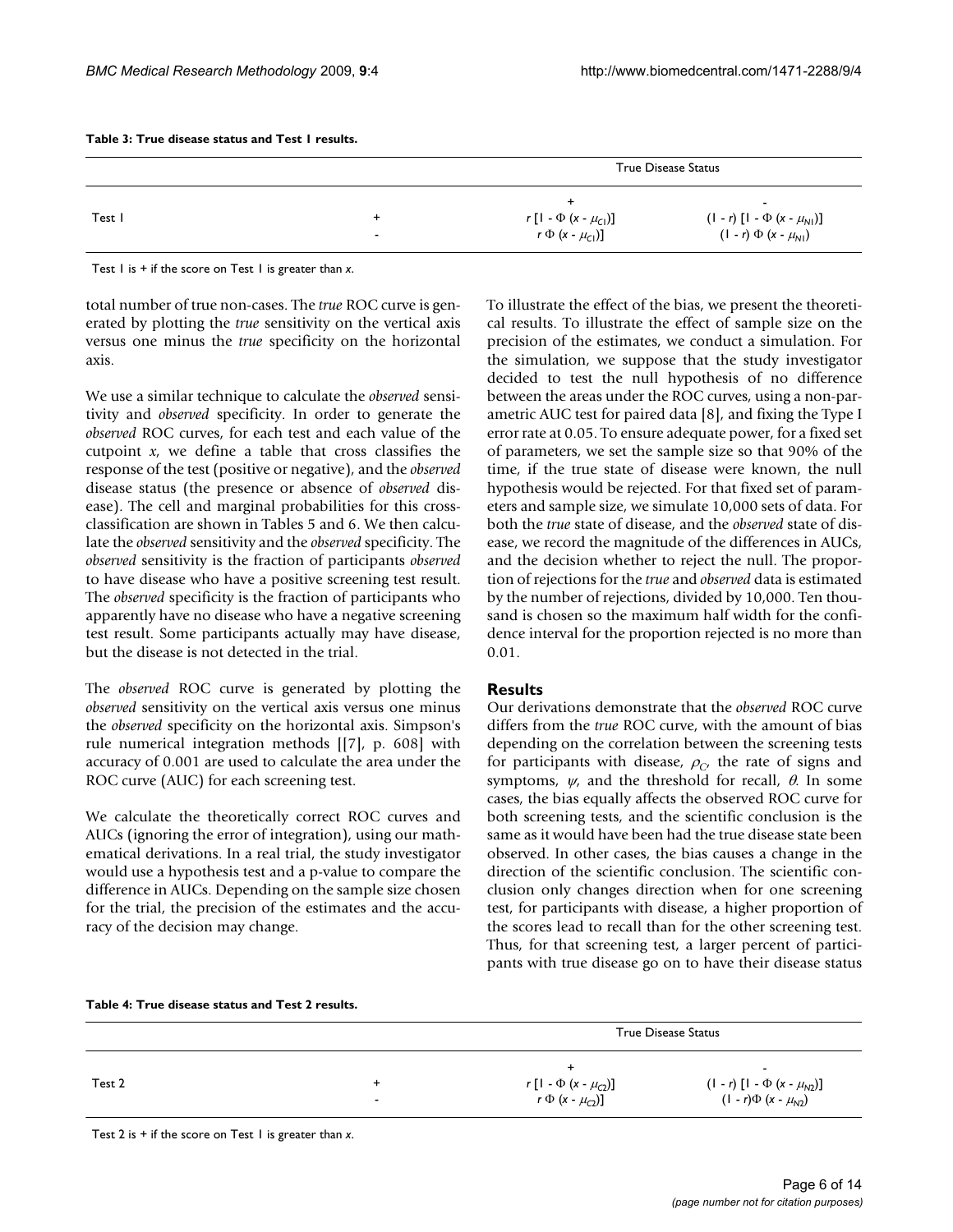<span id="page-6-0"></span>

| Table 5: Observed disease status and Test 1 results. |  |
|------------------------------------------------------|--|
|------------------------------------------------------|--|

| Test I    | <b>Observed Disease Status</b> | Probability                                                                                                                                                                                                                                                                                                                                                                       |
|-----------|--------------------------------|-----------------------------------------------------------------------------------------------------------------------------------------------------------------------------------------------------------------------------------------------------------------------------------------------------------------------------------------------------------------------------------|
| $\ddot{}$ | $+$                            | $\label{eq:2} \left\{ \begin{aligned} &r[1-\Phi(x-\mu_{C1})]+r(1-\psi)\times \\ &[\Phi(x-\mu_{C1},\theta-\mu_{C2},\rho_C)-\Phi(\theta-\mu_{C1},\theta-\mu_{C2},\rho_C)] & x<\theta \\ &r[1-\Phi(x-\mu_{C1})] & x\geq \theta \end{aligned} \right.$                                                                                                                                |
| $\ddot{}$ |                                | $\label{eq:2} \begin{cases} \left(1-r\right)\left[1-\Phi(x-\mu_{N1})\right]-r\left(1-\psi\right)\times\\ \left[\Phi(x-\mu_{C1},\theta-\mu_{C2},\rho_{C})-\Phi(\theta-\mu_{C1},\theta-\mu_{C2},\rho_{C})\right] & x<\theta\\ \left[(1-r)\left[1-\Phi(x-\mu_{N1})\right]\right] & x\geq\theta \end{cases}$                                                                          |
|           | $+$                            | $\label{eq:R1} \begin{cases} r\Phi(x-\mu_{C1}) - \\ \qquad \qquad r(1-\psi)\Phi(x-\mu_{C1},\theta-\mu_{C2},\rho_C) \quad \  \, x<\theta \\ \\ r\Phi(x-\mu_{C1}) - \\ \qquad \qquad r(1-\psi)\Phi(\theta-\mu_{C1},\theta-\mu_{C2},\rho_C) \quad \, x\geq\theta \end{cases}$                                                                                                        |
|           |                                | $\label{eq:22} \begin{cases} \displaystyle \big(1-r\big)\Phi\big(x-\mu_{N1}\big)+\\ \displaystyle \  \, r\big(1-\psi\big)\Phi\big(x-\mu_{C1},\theta-\mu_{C2},\rho_{C}\big) \quad \, x<\theta \\ \displaystyle \big(1-r\big)\Phi\big(x-\mu_{N1}\big)+\\ \displaystyle \  \, r\big(1-\psi\big)\Phi\big(\theta-\mu_{C1},\theta-\mu_{C2},\rho_{C}\big) \quad x\geq\theta \end{cases}$ |

Test 1 is + if the score on Test 1 is greater than *x*.

correctly ascertained, and observed in the study, than for the other screening test.

Figure [2](#page-8-0) and Figure [3](#page-9-0) demonstrate the possible effects of bias on the scientific conclusions. In Figure [2,](#page-8-0) the study investigator will draw the wrong scientific conclusion. In Figure [3,](#page-9-0) the study investigator will draw the correct scientific conclusion, despite the presence of bias. For Figure [3,](#page-9-0) the participants with the highest 8% of both screening Test 1 and screening Test 2 scores will be recalled for the sensitive and specific secondary test. For Figure [2,](#page-8-0) the participants with the highest 34% of the screening test scores for Test 1 will be recalled, but only the highest 8% for Test 2. In general, the scientific conclusion is correct when both screening tests lead to a secondary test at the same rate. The scientific conclusion may be wrong when the chance of proceeding to the secondary test depends on which screening test produced a high score.

As shown in Figure [2](#page-8-0) and Figure [3](#page-9-0), the *observed* curves have inflection points, where the slope changes. There is no inflection point in the true ROC curves for either test, because the formulae that govern the sensitivity and specificity for the *true* curves are the same no matter what the ROC cutoff points are (see Tables [3](#page-5-0) and [4\)](#page-5-1). By contrast, as shown in Tables [5](#page-6-0) and [6,](#page-7-0) the formulae for the *observed* ROC curves change depending on whether the cutpoint is above or below  $\theta$ . This causes a change in slope for the *observed* ROC curve. The inflection point is more obvious for Test 2 than for Test 1. The inflection point for Test 1 occurs at specificity of about 0.80, and is obscured in Fig-ure [2](#page-8-0). In general, as  $\theta$  increases relative to the mean of the test score distribution, the point of inflection occurs at higher values of specificity.

In Figure [2,](#page-8-0) the *true* ROC curve for screening Test 2 is higher than the *true* ROC curve for screening Test 1. Thus, screening Test 2 has better *true* diagnostic accuracy than screening Test 1. However the *observed* ROC curve for screening Test 1 is higher than the *observed* ROC curve for Test 2.

In Figure [2](#page-8-0), bias in the *observed* ROC curves leads to a bias in the *observed* AUC for each test. Recall that in reality, screening Test 2 has better diagnostic accuracy than screening Test 1. The *true* AUC of screening Test 1 is 0.64,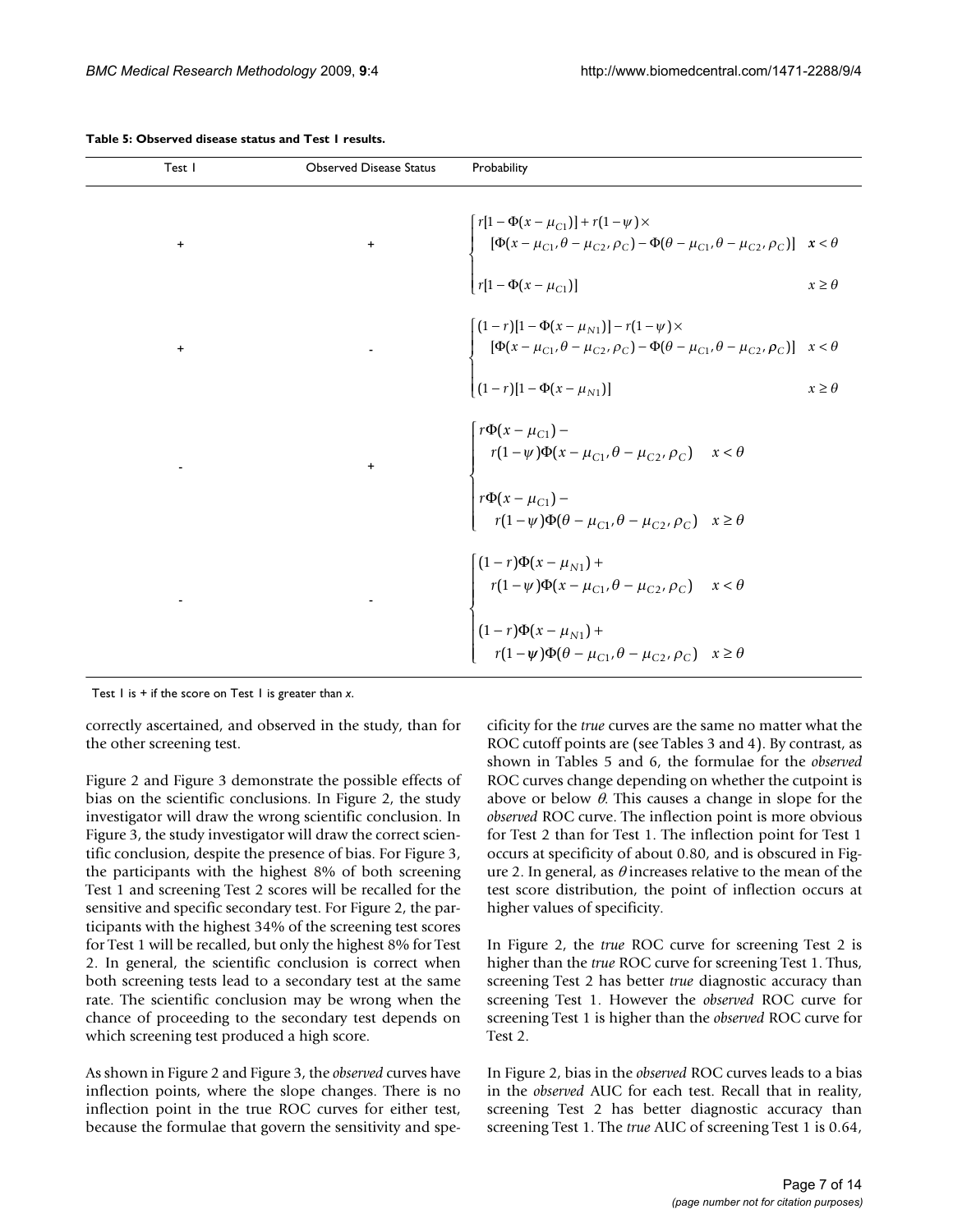<span id="page-7-0"></span>

| Table 6: Observed disease status and Test 2 results. |
|------------------------------------------------------|
|------------------------------------------------------|

| Test 2    | <b>Observed Disease Status</b> | Probability                                                                                                                                                                                                                                                                                                                                                                              |
|-----------|--------------------------------|------------------------------------------------------------------------------------------------------------------------------------------------------------------------------------------------------------------------------------------------------------------------------------------------------------------------------------------------------------------------------------------|
| $\ddot{}$ | $\ddot{}$                      | $\label{eq:2} \left\{ \begin{aligned} &r[1-\Phi(x-\mu_{C2})]+r(1-\psi)\times \\ &[\Phi(\theta-\mu_{C1},x-\mu_{C2},\rho_{C})-\Phi(\theta-\mu_{C1},\theta-\mu_{C2},\rho_{C})] & x<\theta \\ &r[1-\Phi(x-\mu_{C2})] & x\geq \theta \end{aligned} \right.$                                                                                                                                   |
| $\ddot{}$ |                                | $\label{eq:2.1} \begin{cases} \big(1-r\big)\big[1-\Phi\big(x-\mu_{N2}\big)\big]-r\big(1-\psi\big)\times\\ \big[\Phi\big(\theta-\mu_{C1},x-\mu_{C2},\rho_{C}\big)-\Phi\big(\theta-\mu_{C1},\theta-\mu_{C2},\rho_{C}\big)\big] & x<\theta\\ \\ \big(1-r\big)\big[1-\Phi\big(x-\mu_{N2}\big)\big] & x\geq\theta \end{cases}$                                                                |
|           | $\ddot{}$                      | $\label{eq:R1} \begin{cases} r\Phi(x-\mu_{C2})-\\ r(1-\psi)\Phi(\theta-\mu_{C1},x-\mu_{C2},\rho_C) & x<\theta\\ r\Phi(x-\mu_{C2})-\\ r(1-\psi)\Phi(\theta-\mu_{C1},\theta-\mu_{C2},\rho_C) & x\geq\theta \end{cases}$                                                                                                                                                                    |
|           |                                |                                                                                                                                                                                                                                                                                                                                                                                          |
|           |                                | $\label{eq:21} \begin{cases} \displaystyle \big(1-r\big)\Phi\big(x-\mu_{N2}\big)+\\ \displaystyle \  \, r\big(1-\psi\big)\Phi\big(\theta-\mu_{C1},x-\mu_{C2},\rho_{C}\big) \quad \, x<\theta \\[0.4cm] \displaystyle \big(1-r\big)\Phi\big(x-\mu_{N2}\big)+\\ \displaystyle \  \, r\big(1-\psi\big)\Phi\big(\theta-\mu_{C1},\theta-\mu_{C2},\rho_{C}\big) \quad x\geq\theta \end{cases}$ |
|           |                                |                                                                                                                                                                                                                                                                                                                                                                                          |

Test 2 is + if the score on Test 2 is greater than *x*.

and the *true* AUC of screening Test 2 is 0.70. However, the *observed* AUC tells a different story. The *observed* AUC for screening Test 1 is 0.82, and the *observed* AUC for screening Test 2 is 0.75.

Since Test 2 truly has better diagnostic accuracy than Test 1, the *true* difference in AUC between screening Test 2 and Test 1 is positive (Test 2 *true* AUC – Test 1 *true* AUC = 0.70 - 0.64 = 0.06). However, in Figure [2,](#page-8-0) the *observed* difference in AUC between Test 2 and Test 1 is negative (Test 2 observed AUC – Test 1 observed AUC = 0.75 – 0.82 = - 0.07). If the study investigator were to observe these exact theoretical results, the study investigator would conclude that screening Test 1 has better diagnostic accuracy than Test 2, when in fact the opposite is true.

Study investigators never observe the true state of nature. They observe data, and make estimates, the precision of which depends on the sample size. They decide which screening test is better using hypothesis tests. To see which conclusion the hypothesis tests would suggest, both for the *true* and *observed* disease status, we conducted a simulation. For the parameters of Figure [2](#page-8-0), for a Type 1 error rate of 0.05, if the true disease status were known, a nonparametric test [\[8\]](#page-12-6) would have 90% power with 33,000 participants. With the true disease status known, we would reject the null roughly 90% of the time. The remaining 10% of the time, we would conclude no difference in AUC between Test 1 and Test 2. If the true disease status were known, every time we rejected the null, we would conclude correctly that Test 2 is better than Test 1.

If we conduct the same simulation experiment from the point of view of the study investigator, for the experimental situation of Figure [2](#page-8-0), we see only the *observed* state of disease. In that case, the study investigator will reject the null hypothesis only 71% of the time. The remaining 29% of the time, the study investigator will conclude that there is no difference in AUC between Test 1 and Test 2. The lower power is due to more variance in the *observed* data, compared to the *true* data. When the study investigator rejects the null, every time, she concludes incorrectly that Test 1 is better than Test 2.

The incorrect conclusion in Figure [2](#page-8-0) is the result of a cascade of errors. The *observed* sensitivity for Test 1 is inflated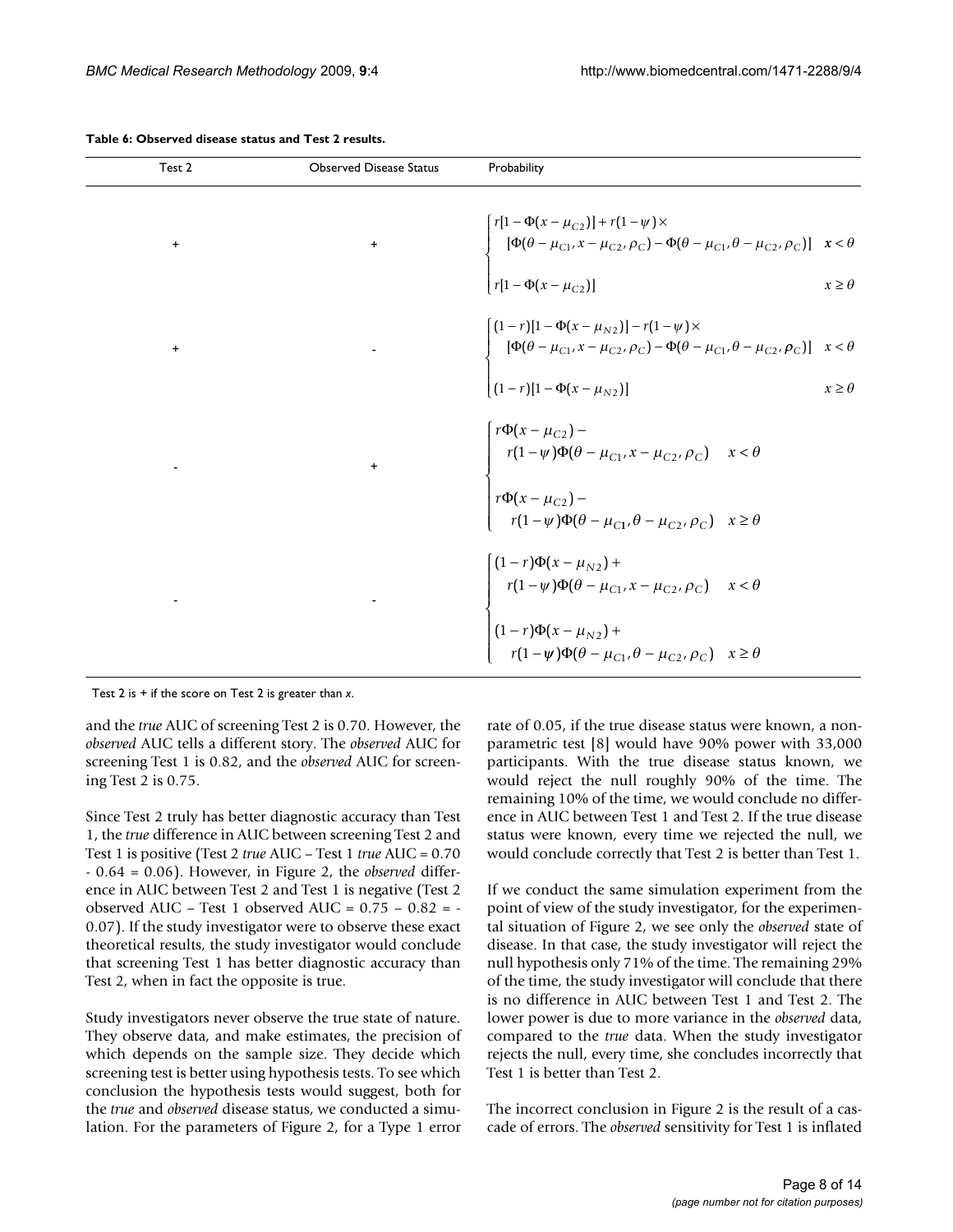<span id="page-8-0"></span>

# True and observed ROC curves for a hypothetical ex **Figure 2** ample where bias changes the scientific conclusion

**True and observed ROC curves for a hypothetical example where bias changes the scientific conclusion**. The parameters for this example were chosen to illustrate a case where paired screening trial bias may cause an incorrect scientific conclusion. The incorrect conclusion occurs because for participants with disease, one screening test leads to a higher chance of recalls than the other screening test. The chance of recall for Test 2 for a participant who had disease was 34%, while for Test 1 it was 8%. For this example, we fixed the disease rate, *r* = 0.01; the chance that participants with disease would experience signs and symptoms within the year of follow-up,  $\psi = 0.1$ ; the variance,  $\sigma^2 = 1$ . The means of the distributions of test results for cases for Test 1 and Test 2 were 2.1 and 1.1, respectively, and the means for non-cases for Test 1 and Test 2 were 1.6 and 0.35. The correlation between test scores for cases was fixed at 0.1, as was the correlation for non-cases. All test scores above 2.5 on either test, or participants who had signs or symptoms had an infallible secondary test to determine disease status. For participants with scores below 2.5 on both tests, a less sensitive method was used to approximate disease status.

more than the *observed* sensitivity for Test 2. The increase in *observed* sensitivity makes the *observed* ROC curve higher for Test 1 than for Test 2. A higher *observed* ROC curve means a higher *observed* AUC for Test 1 than for Test 2.

To understand how and why paired screening trial bias occurs, consider a single specificity value on the *true* and *observed* ROC curves shown in Figure [2](#page-8-0). Choose the value of specificity where there is the greatest increase in *observed* sensitivity relative to *true* sensitivity, for Test 1. This occurs when specificity is 0.82. For a hypothetical study of 10,000 participants, and specificity of 0.82, the *observed* and *true* 2 × 2 tables for Test 1 and Test 2 are shown in Figure [4.](#page-10-0)

Each one of the four tables uses a slightly different ROC cutpoint. For the *observed* table, Test 1 is positive if it exceeds 2.511; for the *true* table, Test 1 is positive if it exceeds 2.515. For the *observed* table, Test 2 is positive if it exceeds 1.269; for the *true* table, Test 2 is positive if it exceeds 1.265. The tables have different ROC cutpoints because they were chosen to have the same specificity, not the same cutpoint.

Also, the number of cases of disease observed in the study, 45, is much smaller than the true number of cases of disease in the population, 100. The *observed* number of cases of disease is smaller than the *true* number because not every participant undergoes the invasive, yet sensitive and specific secondary test, and thus some cases of disease are missed. The *observed* number of cases of disease is the denominator of the *observed* sensitivity. Because the denominator is smaller for *observed* sensitivity than for *true* sensitivity, the *observed* sensitivity is strongly inflated for both tests. When specificity is 0.82, the observed sensitivity of Test 1 is 0.72, with true sensitivity of 0.33. For Test 2, the observed sensitivity is 0.52, with true sensitivity of 0.43.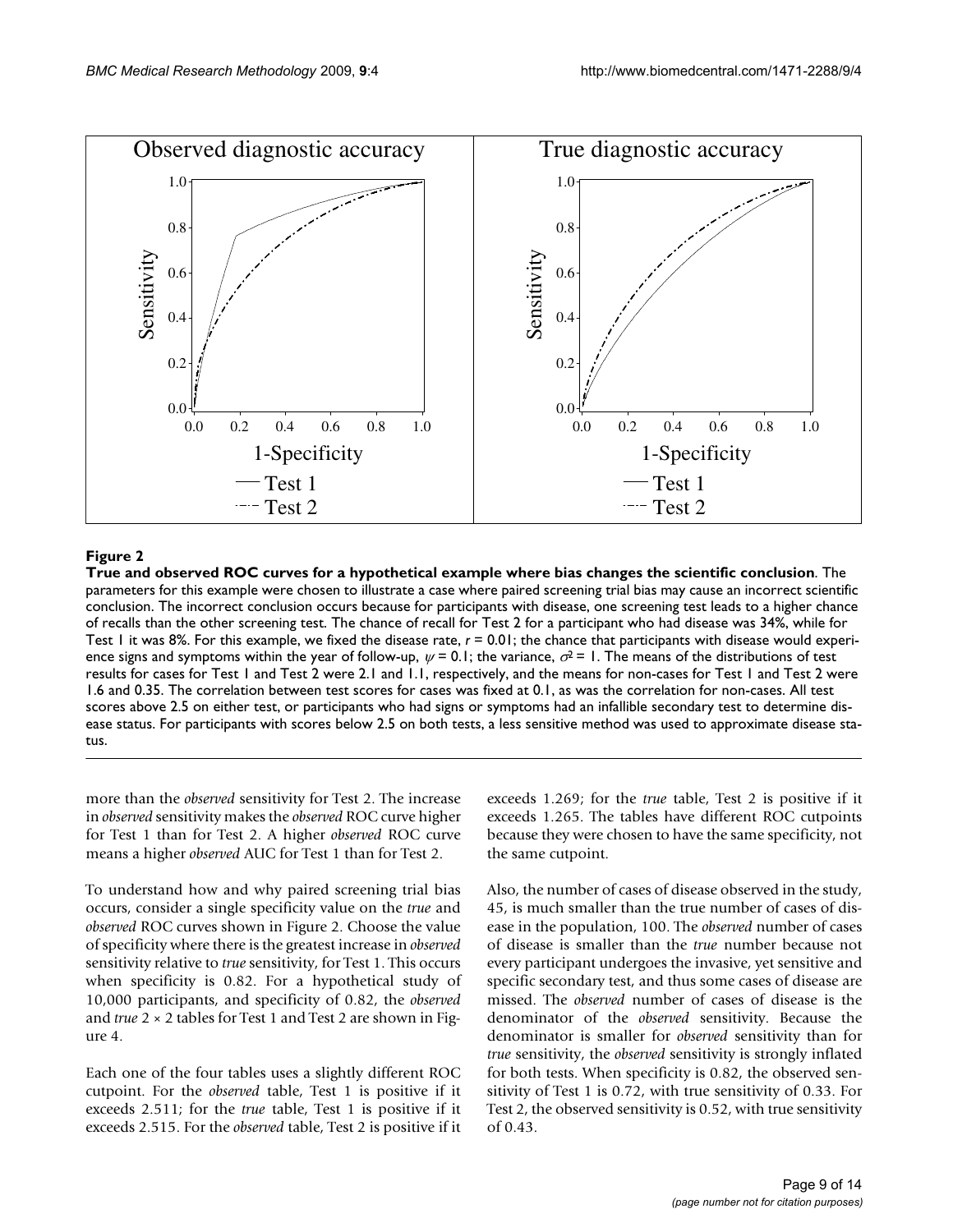<span id="page-9-0"></span>

# True and observed ROC curves for a hypothetical exampl **Figure 3** e where bias did not change the scientific conclusion

**True and observed ROC curves for a hypothetical example where bias did not change the scientific conclusion**. The parameters for this example were chosen to illustrate a case where paired screening trial bias did not change the direction of the difference in AUC, nor the scientific conclusion. The chance of recall for either screening test for a participant who had disease was 8%. For this example, we fixed the disease rate, *r* = 0.01; the chance that participants with disease would experience signs and symptoms within the year of follow-up,  $\psi = 0.1$ ; the variance,  $\sigma^2 = 1$ . The means of the distributions of test results for cases for Test 1 and Test 2 were 1.1 and 1.1, respectively, and the means for non-cases for Test 1 and Test 2 were 1.6 and 0.35. The correlation between test scores for cases was fixed at 0.1, as was the correlation for non-cases. All test scores above 2.5 on either test, or participants who had signs or symptoms had an infallible secondary test to determine disease status. For participants with scores below 2.5 on both tests, a less sensitive method was used to approximate disease status.

Yet if the bias only affected the denominator, the inflation in sensitivity would be the same for both tests. After all, the same number of observed cases is used as the denominator for both tests. The differential inflation for Test 1 compared to that for Test 2 must be due to the numerator of the observed sensitivity.

For Test 2, the numerator of the observed sensitivity is the number of study participants who are positive on Test 2, and who are observed to have disease in the study. For Test 2, the numerator for observed sensitivity, 23, is smaller than the true numerator, 43. The difference occurs because disease can only be observed if the invasive, yet sensitive and specific secondary test is used. Even though the participants have a score that exceeds the ROC cutpoint for Test 2, they do not all undergo the invasive, yet sensitive and specific secondary test. Thus, they do not yield observed cases of disease. By contrast, for Test 1, because the ROC cutpoint is higher than the threshold which leads to the invasive, yet sensitive and specific secondary test, every participant positive on Test 1 undergoes the secondary test, and is shown to have disease. For each test, there is a different proportion of participants who exceed the cutpoint, who truly have disease, and who proceed to secondary testing. This is the source of the differential bias that causes the curves to reverse order in Figure [2](#page-8-0).

*Paired screening trial bias* also increases as the proportion of participants with disease who have signs and symptoms  $(\psi)$  decreases. If all the cases of the disease were observed during the trial, there would be no difference between *true* and *observed* disease status, and no bias. Yet, in every screening trial, some cases of diseases are not identified by either screening test, and never present with signs and symptoms. As the proportion of participants presenting with signs and symptoms  $(\psi)$  decreases, fewer cases of disease are discovered during the trial in the interval after screening, and the difference between *observed* and *true* disease status grows.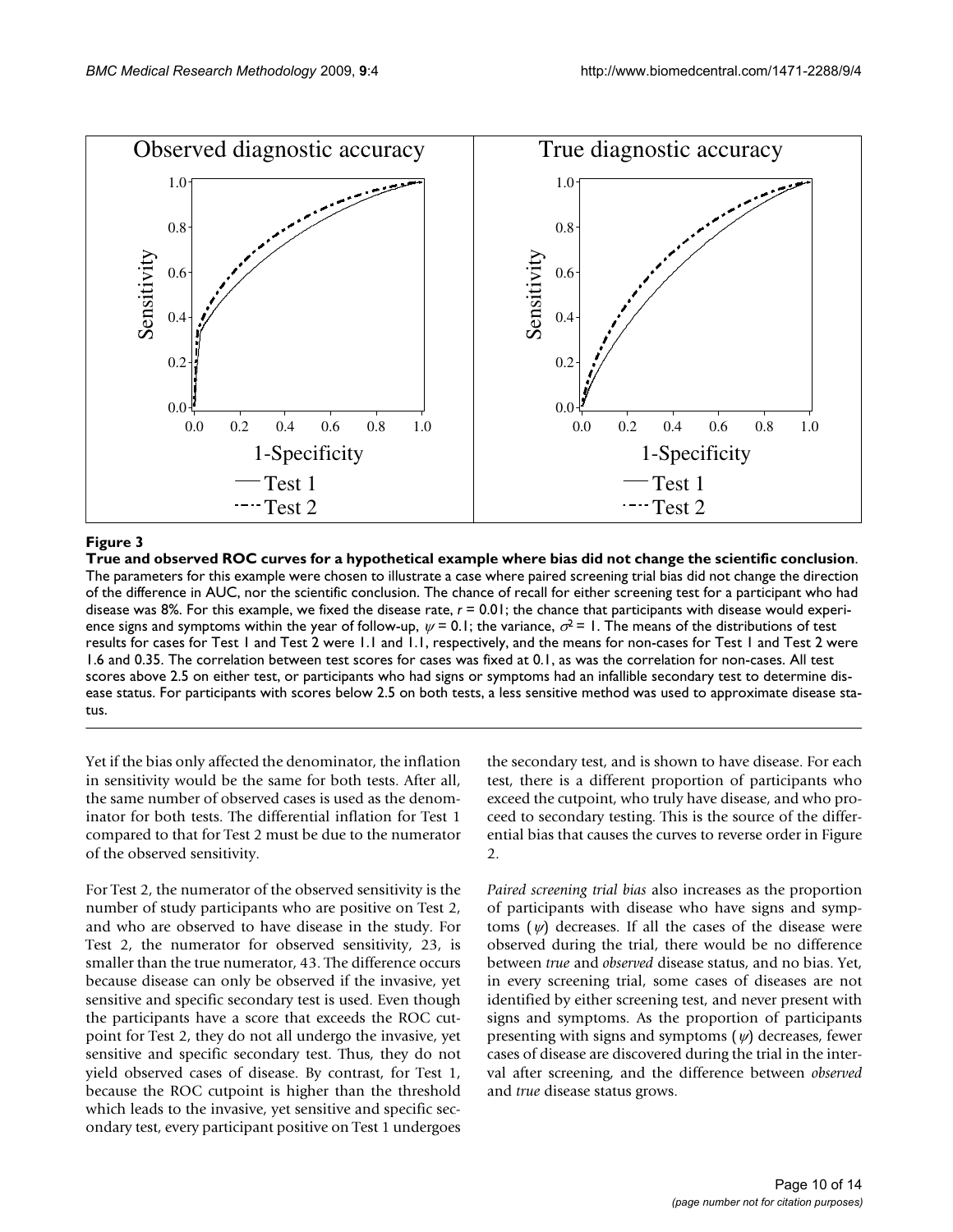<span id="page-10-0"></span>

# Figure 4

**For the hypothetical example of Figure 2, true and observed 2 × 2 tables**. Numbers were rounded to the nearest whole number. All tables were calculated at specificity of about 0.82. This point was chosen because the maximum difference between the observed and true sensitivity for Test 1 occurs at this point. For Test 1, the true sensitivity is 0.34, withobserved sensitivity at 0.76. For Test 2, the true sensitivity is 0.43, withobserved sensitivity at 0.51. Each one of the four tables uses a slightly different ROC cutpoint. For the observed table, Test 1 is positive if it exceeds 2.511; for the true table, Test 1 is positive if it exceeds 2.515. For the observed table, Test 2 is positive if it exceeds 1.269; for the true table, Test 2 is positive if it exceeds 1.265. The tables have different ROC cutpoints because they were chosen to have the same specificity, not the same cutpoint. For this hypothetical example, the disease rate, *r* = 0.01; the chance that participants with disease would experience signs and symptoms within the year of follow-up,  $\psi = 0.1$ ; the variance,  $\sigma^2 = 1$ . The means of the ROC distributions for cases for Test 1 and Test 2 were 2.1 and 1.1, respectively, and the means for non-cases for Test 1 and Test 2 were 1.6 and 0.35. The correlation between test scores for cases was fixed at 0.1, as was the correlation for non-cases. All test scores above 2.5 on either test, or participants who had signs or symptoms had an infallible secondary test to determine disease status. For participants with scores below 2.5 on both tests, a less sensitive method was used to approximate disease status.

*Paired screening trial bias* increases with the increase in correlation between the results of the screening tests for participants with disease,  $\rho_c$ . The bias in the *observed* ROC curves increases because as the two index tests become more highly correlated, the number of *observed* cases of disease becomes smaller relative to the number of *true* cases of disease. When the two index tests are highly correlated, they essentially produce the same information as to whether a participant has disease. When the index tests are independent, each test makes diagnoses on its own that the other test misses. Thus, when the tests are independent, and  $\rho_c$  is 0, the number of *observed* cases is highest, relative to the number of *true* cases. The percentage of participants receiving the infallible secondary test increases as  $\rho_c$  decreases. The bias lessens as the true disease status is ascertained for more participants.

In general, *paired screening trial bias* tends to strongly increase the sensitivity, while slightly decreasing the estimate of specificity. The increase in observed sensitivity compared to true sensitivity is expected with verification bias [[9](#page-12-7)].

### **Discussion**

In this paper, we define a new type of bias that is a result of the interaction between a particular design for a paired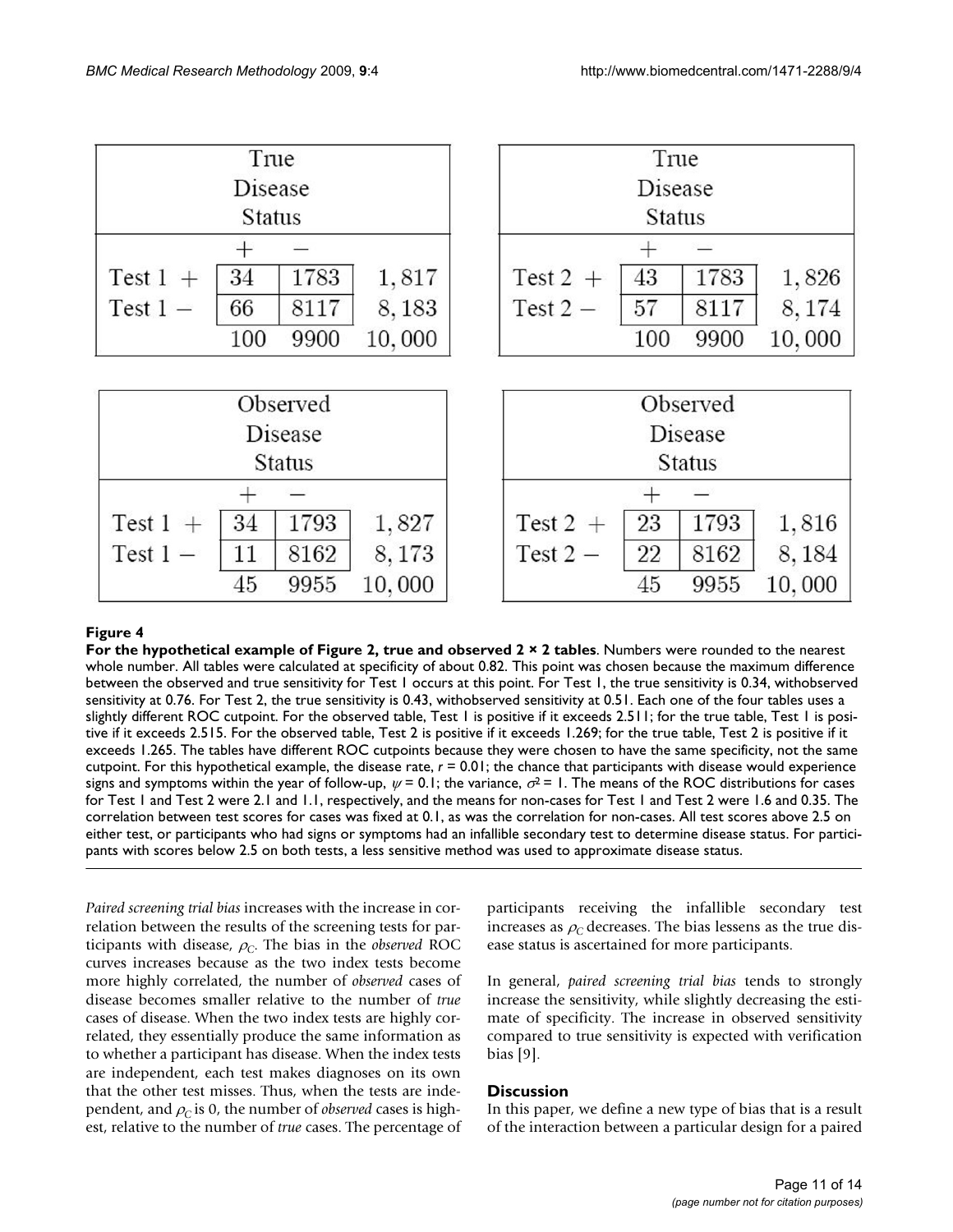screening trial, and the choice of a particular statistical test. Specifically, the bias occurs when the diagnostic accuracy of two continuous tests are compared using area under the ROC curve in a design with two limitations. First, different methods are used to ascertain disease status, depending on the results of the initial screening tests. Secondly, only some subjects undergo an invasive, yet sensitive and specific secondary test. Thus, some cases of disease are missed because the method used to ascertain disease status for those who test negative on both initial screening tests may not be 100% sensitive.

Both the statistical test and the trial design we considered were modeled closely after recently completed and published trials [[1](#page-12-0)[-3\]](#page-12-1). These trials compared the diagnostic accuracy of two modalities for breast cancer detection. Although authors have suggested the use of other statistical approaches to compare screening modalities [[10](#page-12-8)[,11](#page-12-9)], the area under the full ROC curve remains the most commonly used test for paired screening trials in major American journals [\[1-](#page-12-0)[3](#page-12-1)].

Although we modeled our trial design on real trials, we made simplifying assumptions, which may not accurately reflect reality. We assumed that there was a method for determining disease status which was infallible. In reality, all methods of determining disease status may be fallible. In breast cancer, for example, diagnostic mammography, biopsy and follow-up all make errors. Too short a followup time may miss cases of disease. While longer follow-up time will reveal a larger fraction of occult disease, it may also reveal increasing numbers of cases of disease that developed after the initial screening period, thus confusing the results. We assumed that all cases of disease are harmful. In screening studies, cases of disease may resolve, or proceed so slowly as to be considered harmless.

We assumed that a test to determine disease status would be conducted any time a screening test result exceeded a given threshold. However, in cancer screening, because other factors may be taken into consideration when deciding a course of clinical action, there is a range of scores that may result in further testing.

We also made the simplifying assumption that the scores of the screening tests followed a bivariate normal distribution. In real paired cancer trials, the scores have a conditional probability structure driven by the fact that real observers miss cancers (and score a screening test as if no disease were present), and see cancer where there is none (and then score a non-cancerous finding as abnormal). The resulting distribution of scores is far from the bivariate normal distribution we assumed.

There is some theoretical justification that our results will still hold even if the data are non-normal. Hanley [[12\]](#page-12-10) points out that single test ROC analysis is robust to the violation of the normality assumption if there exists a monotonely increasing transformation of the test scores that yields a normally distributed result. Thus, the results described in the paper should hold whenever there is a transformation for screening Test 1, and another for screening Test 2 so that the transformed data has a bivariate normal distribution.

The previous literature on bias provides some hint of the plethora of possible designs and tests used for statistical analysis. Most previous statistical literature dealt with biases that occur for single, as opposed to paired, tests. A complete summary of biases is given in [[4](#page-12-2)]. Extreme verification bias may occur when the diagnostic test is invasive or dangerous [[5](#page-12-3)]. Verification bias has been studied in binary tests [[13,](#page-12-11)[14](#page-12-12)], and in ordinal tests [\[15](#page-13-0),[16\]](#page-13-1). Alonzo and Pepe [[17\]](#page-13-2) described using imputation and re-weighting to correct verification bias for single continuous tests. Alonzo [[18\]](#page-13-3) suggested corrections for verification bias in paired binary testing situations. We were unable to find published techniques to quantify or correct for *paired screening trial bias*.

Cancer screening trials in particular are susceptible to *paired screening trial bias*, because the secondary test is typically biopsy. Negative screening results cannot lead to biopsy because there is no visible lesion to be biopsied. Because biopsy is painful and invasive, it is infeasible and unethical to do a biopsy unless there are suspicious screening test results. Also, one can only biopsy what one can see: one cannot put a needle in an invisible lesion. Negative screening test results are verified, but typically by follow-up, which has lower sensitivity than biopsy.

Our research suggests that in many published paired screening trials, bias did not affect the scientific conclusion. For example, in Pisano *et al*., [\[2\]](#page-12-13), digital and film mammography led to the recall of a very similar proportion of cases for the secondary test, diagnostic imaging. Thus, the trial design was more like Figure [3](#page-9-0), in which bias occurs, but does not change the scientific conclusion, rather than Figure [2](#page-8-0), in which bias occurs differentially, and changes the scientific conclusion.

### *Epistemology*

Why criticize a trial design, that though imperfect, cannot be improved, because of ethical constraints? It is our philosophy that it is preferable to understand all the causes of bias. With mathematical formulae for bias, we can defend trials that are fundamentally correct, and reserve doubt for those trials that may be subject to incorrect conclusions. In addition, models for bias are the necessary first step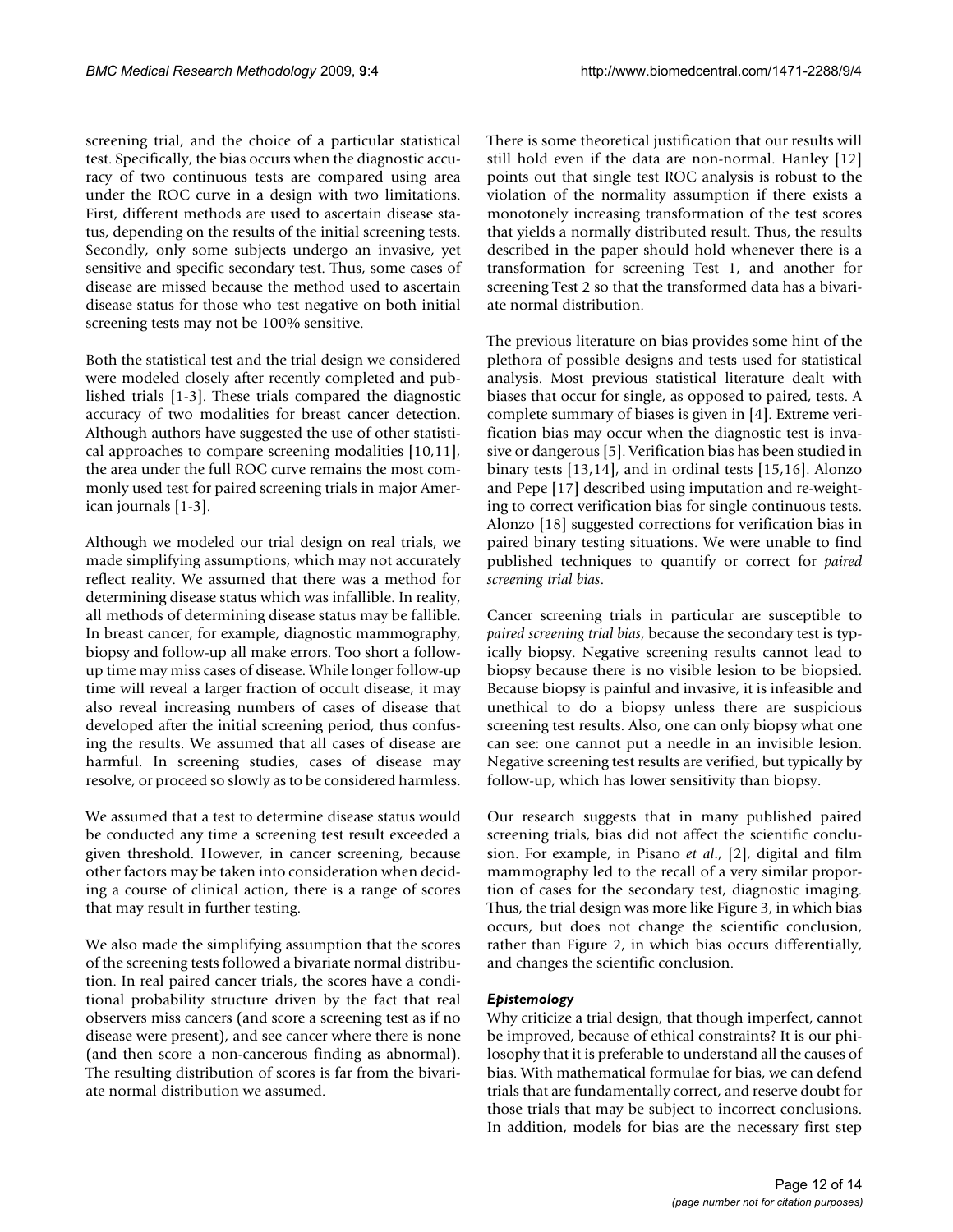toward mathematical corrections for bias in sensitivity and specificity, and toward designing new clinical trial methodologies.

### **Conclusion**

Using a simplified paradigm, we have shown that *paired screening trial bias* has the potential to subvert the results of paired screening trials, especially when the fraction of the population recalled for secondary testing differs for each screening test. The bias is affected by the rate at which diseased participants experience signs and symptoms of disease, and the chance of recall for a sensitive secondary test. The bias is also influenced by the distributions of the scores for the cases and non-cases for each screening test, and by the correlation between the screening tests. Further research on this bias is needed, so that mathematical corrections for paired screening trial bias can be developed.

*Programs implemented in SAS and Mathematica to calculate the true and observed sensitivity, specificity, ROC curves, and areas under the curves are available by request from the authors*.

### **Abbreviations**

ROC: Receiver operating characteristic; AUC: Area under the receiver operating characteristic curve.

### **Competing interests**

Financial support for this study was provided by NCI K07CA88811, a grant from the National Cancer Institute to the Colorado School of Public Health, Deborah Glueck, Principal Investigator. The funding agreement ensured the authors' independence in designing the study, interpreting the data, writing, and publishing the report. The authors declare that they have no competing interests.

# **Authors' contributions**

DHG conceived of the idea and derived the mathematics. The first draft of the manuscript was a collaborative effort of DHG and MML. MML provided epidemiological expertise. CIO programmed the formulae and produced graphs. KEM provided advice about the mathematics. BMR and JTB aided in a thorough revision of the manuscript. JML and EDP provided clinical expertise and suggestions for how to relate the topic to medical studies. TAA assisted in the literature review, and in checking the math, and collaborated on the revision of the manuscript. All authors read and approved the final manuscript.

# **Appendix**

For those readers not familiar with ROC analysis, we give a short tutorial. For a complete discussion, see [[[5](#page-12-3)];Chapter 4, pages 66–94] or [[[19](#page-13-4)]; Chapter 4, pages 137–153]. The ROC curve is estimated by selecting a series of cutpoints. By convention, for each test, scores below the cutpoint are considered negative, and scores above the cutpoint are considered positive. The cross-classification of test results and disease status yields a set of two by two tables. Each table gives a paired estimate of sensitivity (the number of true positives correctly identified as positive by the test divided by the total number of cases) and specificity (the number of true negatives correctly identified as negative by the test divided by the total number of noncases). The ROC curve for each test is graphed with sensitivity on the vertical axis, and 1 – specificity on the horizontal axis. The area under the curve (AUC) is a measure of the diagnostic accuracy of the test. A non-informative test follows the 45° line and has an AUC of 0.5. A perfect test follows the top and left boundaries of the ROC plot area, and has an AUC of 1.

### **Acknowledgements**

Thanks to Gary Grunwald for reading and providing comments on versions of this paper.

#### **References**

- <span id="page-12-0"></span>Lewin JM, D'Orsi CJ, Hendrick RE, Moss LJ, Isaacs PK, Karellas A, Cutter GR: **[Clinical comparison of full-field digital mammog](http://www.ncbi.nlm.nih.gov/entrez/query.fcgi?cmd=Retrieve&db=PubMed&dopt=Abstract&list_uids=12185042)[raphy and screen-film mammography for detection of breast](http://www.ncbi.nlm.nih.gov/entrez/query.fcgi?cmd=Retrieve&db=PubMed&dopt=Abstract&list_uids=12185042) [cancer.](http://www.ncbi.nlm.nih.gov/entrez/query.fcgi?cmd=Retrieve&db=PubMed&dopt=Abstract&list_uids=12185042)** *AJR Am J Roentgenol* 2002, **179:**671-677.
- <span id="page-12-13"></span>2. Pisano ED, Gatsonis C, Hendrick E, Yaffe M, Baum JK, Acharyya S, Conant EF, Fajardo LL, Basett L, D'Orsi C, Jong R, Rebner M: **[Diag](http://www.ncbi.nlm.nih.gov/entrez/query.fcgi?cmd=Retrieve&db=PubMed&dopt=Abstract&list_uids=16169887)[nostic performance of digital versus film mammography for](http://www.ncbi.nlm.nih.gov/entrez/query.fcgi?cmd=Retrieve&db=PubMed&dopt=Abstract&list_uids=16169887) [breast-cancer screening.](http://www.ncbi.nlm.nih.gov/entrez/query.fcgi?cmd=Retrieve&db=PubMed&dopt=Abstract&list_uids=16169887)** *N Engl J Med* 2005, **353:**1773-1783.
- <span id="page-12-1"></span>3. Berg WA, Blume JD, Cormack JB, Mendelson EB, Lehrer D, Böhm-Vélez M, Pisano ED, Jong RA, Evans WP, Morton MJ, Mahoney MC, Larsen LH, Barr RG, Farria DM, Marques HS, Boparai K, for the ACRIN 6666 Investigators: **Combined screening with ultrasound and mammography vs mammography alone in women at elevated risk of breast cancer.** *J Am Med Assoc* 2008, **299:**2151-2163.
- <span id="page-12-2"></span>4. Whiting P, Rutjes AW, Reitsma JB, Glas AS, Bossuyt PM, Kleijnen J: **[Sources of variation and bias in studies of diagnostic accu](http://www.ncbi.nlm.nih.gov/entrez/query.fcgi?cmd=Retrieve&db=PubMed&dopt=Abstract&list_uids=14757617)[racy: a systematic review.](http://www.ncbi.nlm.nih.gov/entrez/query.fcgi?cmd=Retrieve&db=PubMed&dopt=Abstract&list_uids=14757617)** *Ann Intern Med* 2004, **140:**189-202.
- <span id="page-12-3"></span>5. Pepe MS: *The Statistical Evaluation of Medical Test for Classification and Prediction* New York: Oxford University Press; 2003.
- <span id="page-12-4"></span>6. Metz C, Wang P, Kronman HA: **New approach for testing the significance of differences between ROC curves measured from correlated data.** In *Information Processing In Medical Imaging* Edited by: Deconinck F. The Hague, the Netherlands: Nijihoff; 1984:432-445.
- <span id="page-12-5"></span>7. Apostol TM: *Calculus: Multivariable Calculus and Linear Algebra, With Applications to Differential Equations and Probability Volume II*. Second edition. New York: Wiley and Sons; 1969.
- <span id="page-12-6"></span>8. DeLong ER, DeLong DM, Clarke-Pearson DL: **[Comparing the](http://www.ncbi.nlm.nih.gov/entrez/query.fcgi?cmd=Retrieve&db=PubMed&dopt=Abstract&list_uids=3203132) [areas under two or more correlated receiver operating](http://www.ncbi.nlm.nih.gov/entrez/query.fcgi?cmd=Retrieve&db=PubMed&dopt=Abstract&list_uids=3203132) [characteristic curves: a nonparametric approach.](http://www.ncbi.nlm.nih.gov/entrez/query.fcgi?cmd=Retrieve&db=PubMed&dopt=Abstract&list_uids=3203132)** *Biometrics* 1988, **44:**837-845.
- <span id="page-12-7"></span>9. Begg CB, McNeil BJ: **[Assessment of radiologic tests: control of](http://www.ncbi.nlm.nih.gov/entrez/query.fcgi?cmd=Retrieve&db=PubMed&dopt=Abstract&list_uids=3357976)** [bias and other design considerations.](http://www.ncbi.nlm.nih.gov/entrez/query.fcgi?cmd=Retrieve&db=PubMed&dopt=Abstract&list_uids=3357976) **167:**565-569.
- <span id="page-12-8"></span>10. Baker SG, Pinsky P: **A proposed design and analysis for comparing digital and analog mammography: special ROC methods for cancer screening.** *J Am Stat Assoc* 2001, **96:**421-428.
- <span id="page-12-9"></span>11. Li CR, Liao CT, Liu JP: **A non-inferiority test for diagnostic accuracy based on the paired partial areas under ROC curves.** *Stat Med* 2008, **10:**1762-1776.
- <span id="page-12-10"></span>12. Hanley JA: **[The robustness of the 'binormal' assumptions used](http://www.ncbi.nlm.nih.gov/entrez/query.fcgi?cmd=Retrieve&db=PubMed&dopt=Abstract&list_uids=3398748) [in fitting ROC curves.](http://www.ncbi.nlm.nih.gov/entrez/query.fcgi?cmd=Retrieve&db=PubMed&dopt=Abstract&list_uids=3398748)** *Med Decis Making* 1988, **8:**197-203.
- <span id="page-12-11"></span>13. Begg CB, Greenes RA: **[Assessment of diagnostic tests when dis](http://www.ncbi.nlm.nih.gov/entrez/query.fcgi?cmd=Retrieve&db=PubMed&dopt=Abstract&list_uids=6871349)[ease verification is subject to selection bias.](http://www.ncbi.nlm.nih.gov/entrez/query.fcgi?cmd=Retrieve&db=PubMed&dopt=Abstract&list_uids=6871349)** *Biometrics* 1983, **39:**207-215.
- <span id="page-12-12"></span>14. Begg CB: **[Biases in the assessment of diagnostic tests.](http://www.ncbi.nlm.nih.gov/entrez/query.fcgi?cmd=Retrieve&db=PubMed&dopt=Abstract&list_uids=3114858)** *Stat Med* 1987, **6:**411-423.